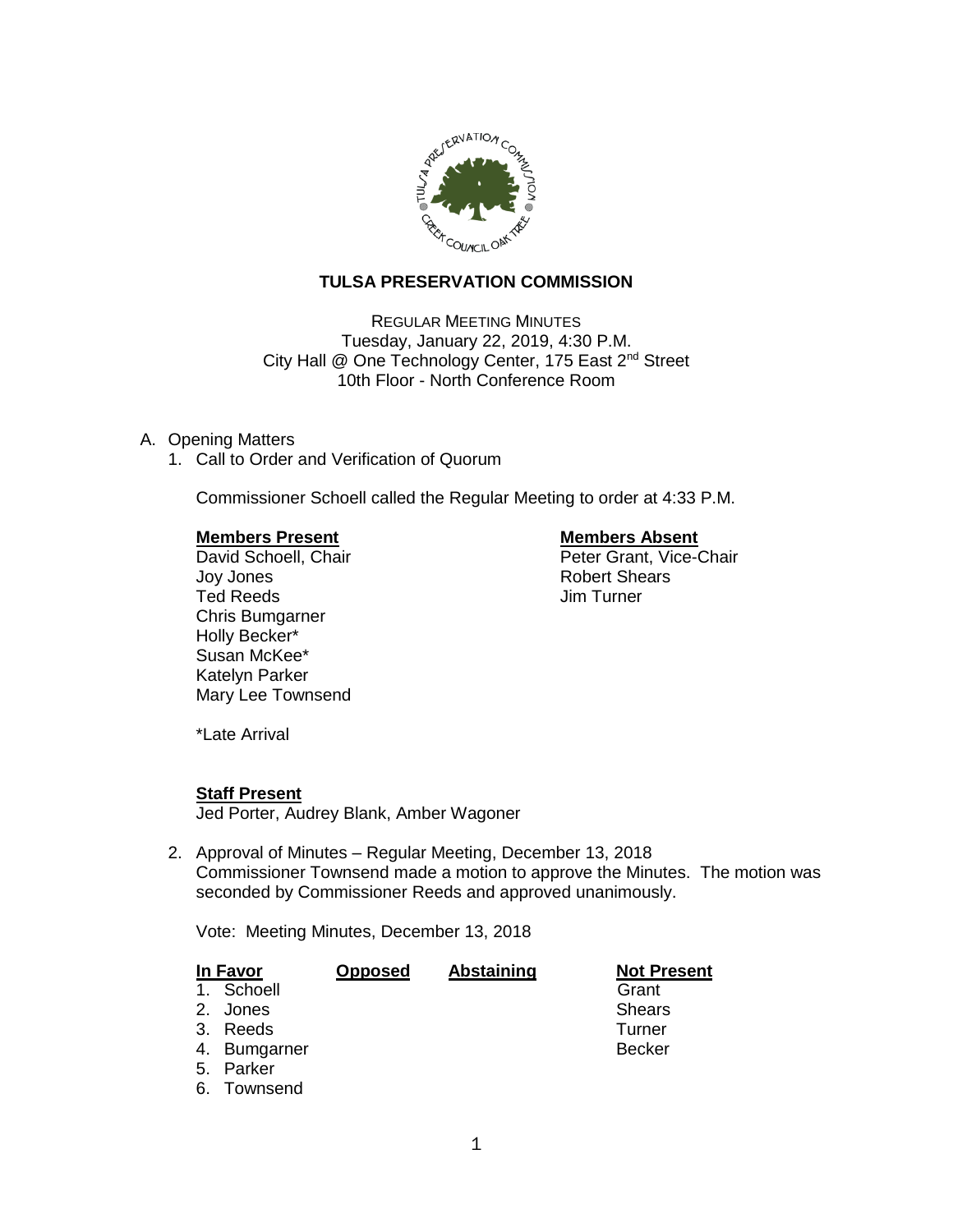- 3. Disclosure of Conflicts of Interest No Conflicts of Interest were disclosed.
- B. Actionable Items
	- 1. **HP-0015-2018 / 740 N. Denver Ave.** (Brady Heights) *Historic Preservation Permit Subcommittee Review Date: January 15, 2019* Applicant: Charney Properties Proposal: 1. Replacement of windows

Staff presented its report and presented the report on behalf of the Historic Preservation Permit Subcommittee, noting that the application was well received and that additional documentation of measurements was requested from the applicant. Commissioner Schoell requested confirmation that the windows would be historically accurate to the neighborhood. The applicant confirmed that the windows, which are being produced by Wood Window Rescue, were based off existing historic windows. Commissioner Parker requested clarification on which windows were being replaced. The applicant commented that all windows were to be replaced. Staff clarified that the replacement of three (3) windows, as stated in the staff report, was due to an error in transcribing the application. Commissioner Schoell requested confirmation of which windows would be fixed. The applicant stated that the only fixed window was a large window located on the front porch and that all other windows would be double hung.

As there was no further discussion, Commissioner Parker made a motion to approve the application based on section A.4.5 of the Unified Design Guidelines, with the condition that the number of windows being replaced be changed to all windows instead of three (3). The motion was seconded by Commissioner Reeds and approved unanimously.

**Vote:** 740 N. Denver Ave. **(Brady Heights)**

|                                                                                                       | In Favor<br>1. Schoell                                             | <b>Opposed</b> | Abstaining | <b>Not Present</b><br>Grant |  |
|-------------------------------------------------------------------------------------------------------|--------------------------------------------------------------------|----------------|------------|-----------------------------|--|
|                                                                                                       | 2. Jones                                                           |                |            | <b>Shears</b>               |  |
|                                                                                                       | 3. Reeds                                                           |                |            | Turner                      |  |
|                                                                                                       | 4. Bumgarner                                                       |                |            | <b>Becker</b>               |  |
|                                                                                                       | 5. Parker                                                          |                |            |                             |  |
|                                                                                                       | 6. Townsend                                                        |                |            |                             |  |
|                                                                                                       | 7. McKee                                                           |                |            |                             |  |
|                                                                                                       | 2. HP-0057-2019 / 1131 E. 20 <sup>th</sup> St. (North Maple Ridge) |                |            |                             |  |
| Historic Preservation Permit Subcommittee Review Date: January 15, 2019<br>Applicant: David Z. Carman |                                                                    |                |            |                             |  |

Proposal:

1. Construction of pool in street yard

Staff presented its report and presented the report on behalf of the Historic Preservation Permit Subcommittee, noting that there was hardly any discussion except for the materials. Commissioner Schoell requested clarification of the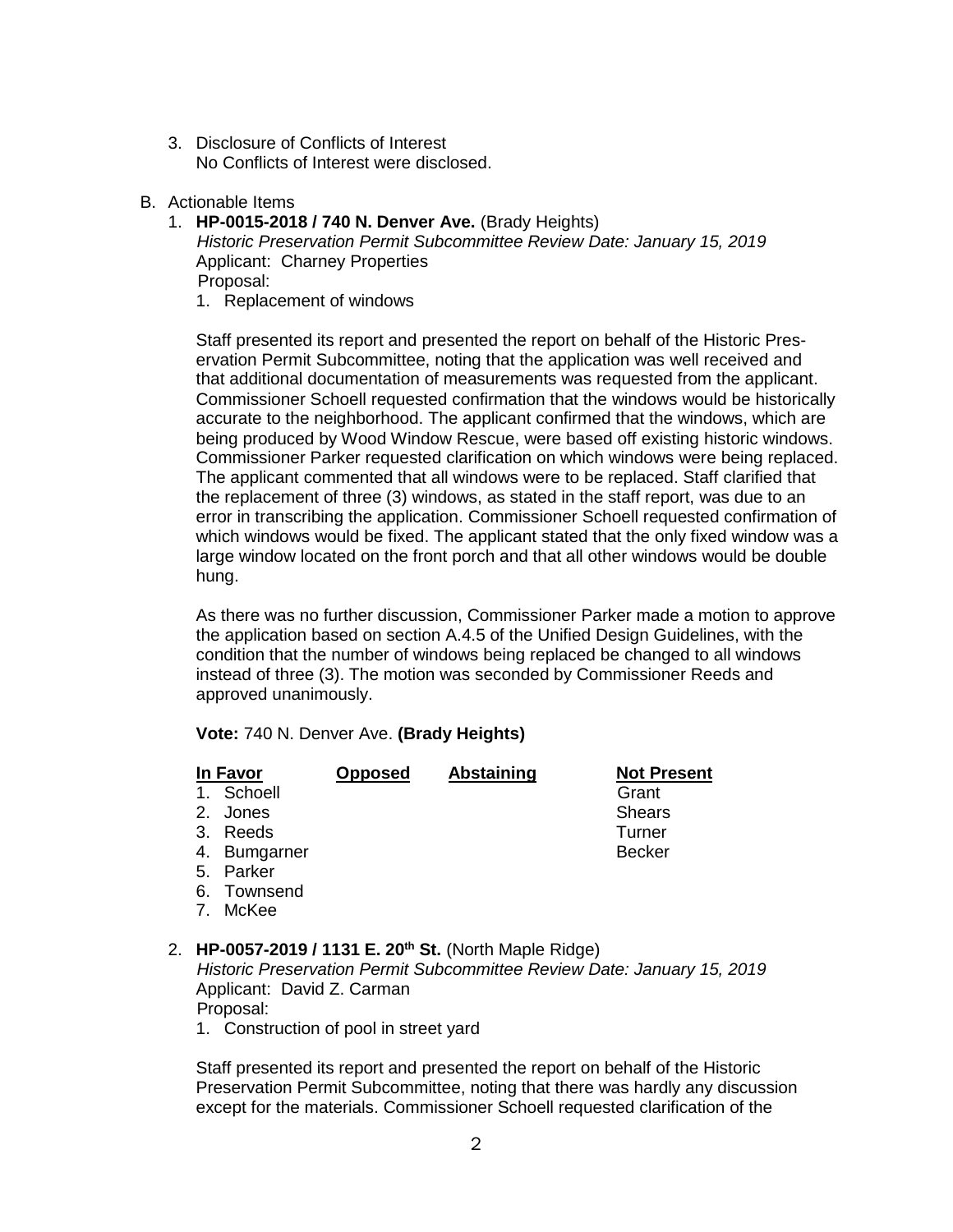concrete finish on the deck surrounding the pool. The applicant stated that the material was salted concrete and is the same material which was previously approved (HP-17-065). Commissioner Bumgarner requested clarification on how far the pool encroaches into the street yard. Staff commented that the pool encroaches only slightly and that the majority of what is in the street yard is the deck.

As there was no further discussion, Commissioner Bumgarner made a motion to approve the application. The motion was seconded by Commissioner Reeds and approved unanimously.

## **Vote: 1131 E. 20<sup>th</sup> St. (North Maple Ridge)**

| In Favor |              | Opposed | <b>Abstaining</b> | <b>Not Present</b> |
|----------|--------------|---------|-------------------|--------------------|
|          | 1. Schoell   |         |                   | Grant              |
|          | 2. Jones     |         |                   | <b>Shears</b>      |
|          | 3. Reeds     |         |                   | Turner             |
|          | 4. Bumgarner |         |                   | <b>Becker</b>      |
|          | 5. Parker    |         |                   |                    |
|          | 6. Townsend  |         |                   |                    |
|          | 7. McKee     |         |                   |                    |
|          |              |         |                   |                    |

## 3. **HP-0059-2019 / 2120 E. 19th St.** (Yorktown)

*Historic Preservation Permit Subcommittee Review Date: November 1, 2018* Applicant: Karen K. Freudenrich Proposal:

1. Installation of rail on porch

Staff presented its report, noting that the applicant's request to remove non-historic materials was approved by staff. Staff presented the report on behalf of the Historic Preservation Permit Subcommittee, noting that the subcommittee focused on the design of the railing and requested additional dimensions. Staff clarified that there were different dimensions between the documentation provided by the applicant and reference documentation provided to the Historic Preservation Permit Subcommittee by Commissioner Schoell. The applicant commented that they want to take out nonhistoric glass panels and add wood railing and tapered columns, which are consistent with historic properties in the neighborhood. The applicant reported that their exploration of the columns found that there was just a steel pole underneath existing material. Commissioner Parker requested clarification that columns would be rebuilt, which the applicant confirmed. Commissioner Parker requested the height of the brick pier. The applicant stated five (5) feet. Commissioner Reeds commented that the brick portion of columns looked shorter in the picture provided. Commissioner Parker requested clarification that the height of the post depicted in the applicant's dimensions was thirty-six (36) inches to the rail or to the top of the post. The applicant stated that it was 36" to the top of the post. Commissioner McKee inquired if support blocks would be included, and the applicant confirmed they would be. Commissioner Parker requested confirmation of the spacing between rails and was informed that the rails would be spaced four (4) inches apart. Commissioner Bumgarner noted that no base detail was shown in documentation provided the applicant. Commissioner Parker requested confirmation from staff that approval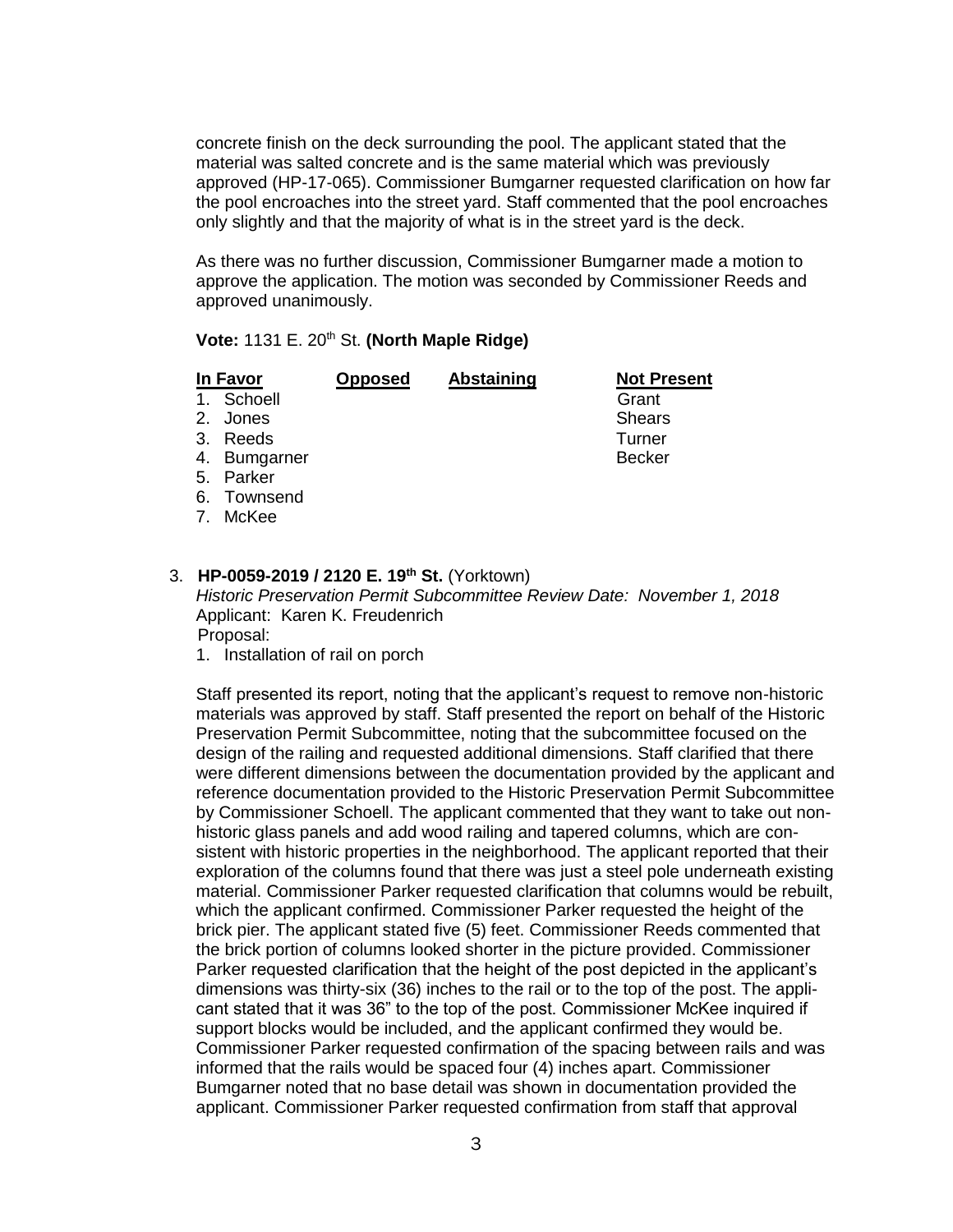could come with the condition of enclosing post bases with trim which staff confirmed. Commissioner Parker stated concern that the railing was too high and that historic railings are usually twenty-eight (28) inches. The applicant stated their preference would be a shorter railing. However, they understood that in order to adhere to Tulsa Zoning Code guidelines, the railing would have to be at least thirtysic (36) inches to account for a steep drop on one side of the porch. Commissioner Townsend stated that previous applicants have resolved the disparities in height requirements by adding soil in order to decrease distance from the ground to the porch. The applicant stated that their preference would be to add soil in order to have the railing reach a height of 28".

As there was no further discussion, Commissioner Townsend made a motion to approve the applications on the basis of Section A.6.8.4 of the Unified Design Guidelines, with the condition that the top of the post would be six (6) inches above the rail as depicted in documentation provided by the applicant and that the height of the rail would be twenty-eight (28) inches with the understanding that the applicant would add soil to decrease the drop from porch to ground. The motion was seconded by Commissioner McKee and approved unanimously. Commissioner Becker stated she abstained from the vote due to arriving late.

#### **Vote:** 2120 E. 19th St. **(Yorktown)**

1. Schoell Becker Grant

**In Favor Opposed Abstaining Not Present**

- 2. Jones Shears Shears Shears Shears Shears Shears Shears Shears Shears Shears Shears Shears Shears Shears Shears Shears Shears Shears Shears Shears Shears Shears Shears Shears Shears Shears Shears Shears Shears Shears She
- 3. Reeds Turner
- 4. Bumgarner
- 5. Parker
- 6. Townsend
- 7. McKee

## 4. **HP-0060-2019 / 1602 S. Trenton Ave.** (Swan Lake)

Applicant: Shaun Schaefer Proposal:

1. Replacement of doors

Staff presented its report; applicant was not present. Commissioner Schoell commented that the front (blue) door located at 1540 looked to be original. Commissioner Parker expressed concern that the doors may be original but was unsure by documentation provided. Commissioner McKee inquired if the property was a duplex, and staff stated no information about current occupancy was available. Commissioner Bumgarner inquired if the property was originally a garage. Staff confirmed that the property was originally a garage and that the property still has the original garage doors. Commissioner Townsend requested more information from the applicant on the historic significance of the doors.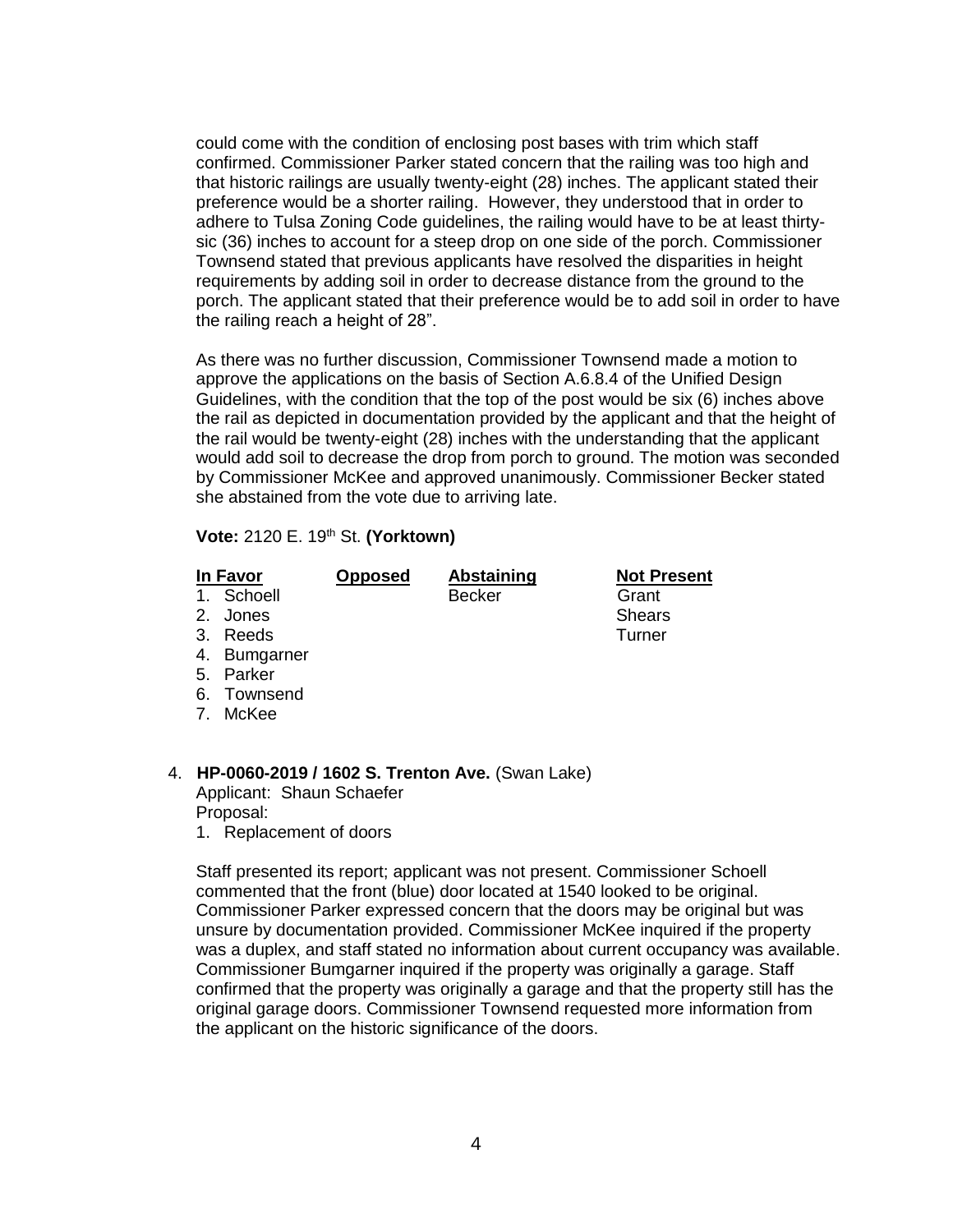As there was no further discussion, Commissioner Bumgarner made a motion to continue the application with additional documentation provided by the applicant, including close ups of all three (3) doors and more information on hardware. The motion was seconded by Commissioner Reeds and approved unanimously.

## **Vote:** 2120 E. 19th St. **(Yorktown)**

| In Favor |               | <b>Opposed</b> | Abstaining | <b>Not Present</b> |
|----------|---------------|----------------|------------|--------------------|
|          | 1. Schoell    |                |            | Grant              |
|          | 2. Jones      |                |            | <b>Shears</b>      |
|          | 3. Reeds      |                |            | Turner             |
|          | 4. Bumgarner  |                |            |                    |
|          | 5. Parker     |                |            |                    |
|          | 6. Townsend   |                |            |                    |
| 7.       | McKee         |                |            |                    |
| 8.       | <b>Becker</b> |                |            |                    |

5. Nomination and Election of Secretary – Tulsa Preservation Commission

Commissioner Reeds made a motion to nominate Commissioner Jones as secretary. Commissioner Townsend seconded the motion, which was approved unanimously.

Vote: Election of Commissioner Jones as Secretary

| In Favor       |               | Opposed | <b>Abstaining</b> | <b>Not Present</b> |
|----------------|---------------|---------|-------------------|--------------------|
| 1.             | Schoell       |         |                   | Grant              |
| 2.             | Jones         |         |                   | <b>Shears</b>      |
| 3.             | Reeds         |         |                   | Turner             |
| 4.             | Bumgarner     |         |                   |                    |
| 5.             | Parker        |         |                   |                    |
|                | 6. Townsend   |         |                   |                    |
| 7 <sub>1</sub> | McKee         |         |                   |                    |
| 8.             | <b>Becker</b> |         |                   |                    |
|                |               |         |                   |                    |

- C. Reports
	- 1. Chair Report None
	- 2. Staff Report None
- D. New Business

Subcommittee membership was discussed. Commissioner Townsend volunteered to continue chairing the Rules & Regulations Committee. Commissioner Parker volunteered to chair the Historic Preservation Committee, and Commissioner McKee volunteered to serve as a member. Commissioner Reeds volunteered to continue his membership on the Outreach Committee and stated he would discuss membership with